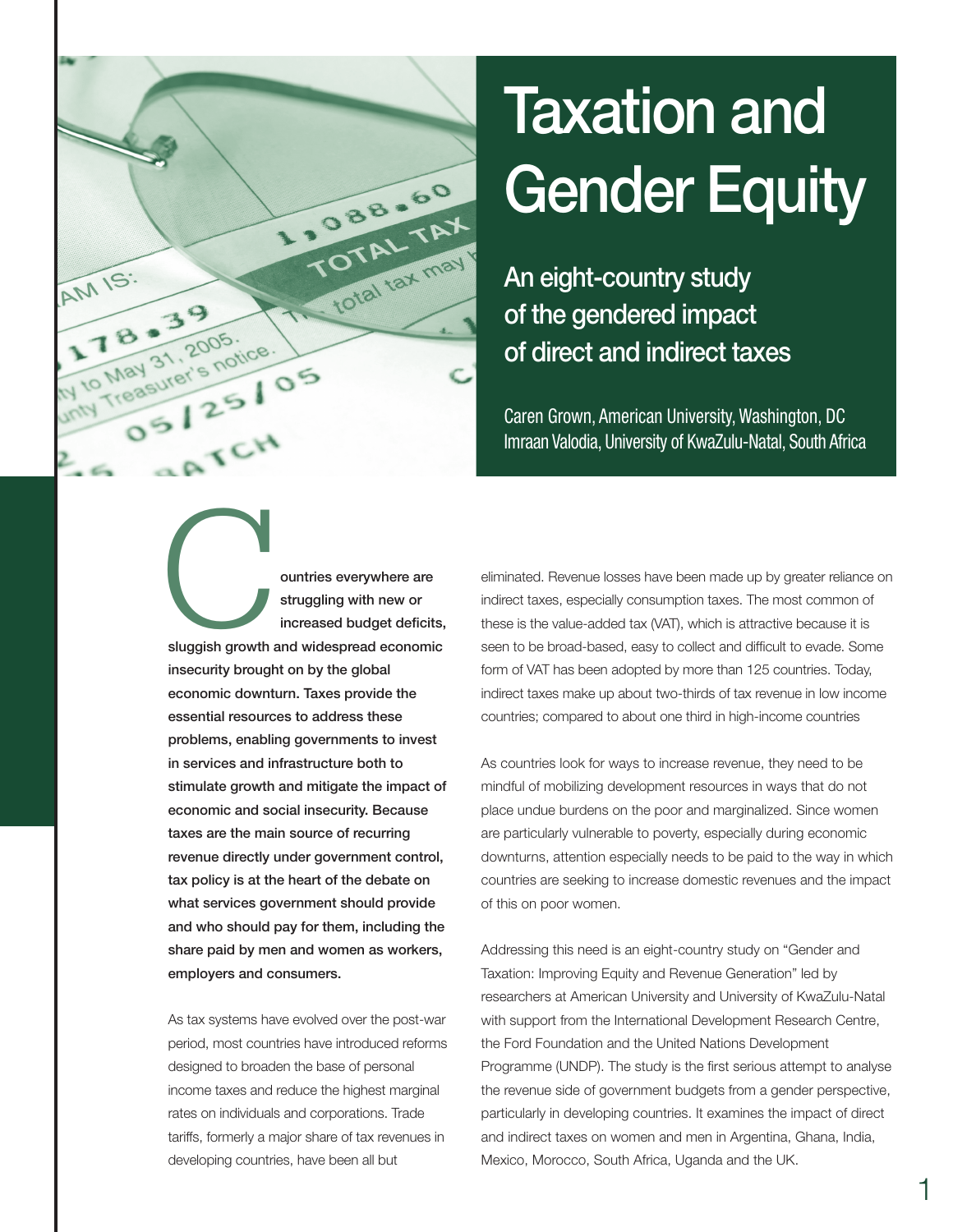# Gender and taxation: improving equity and revenue generation

As the Convention on the Elimination of All Forms of Discrimination (CEDAW) recognized 30 years ago, ideas about gender roles inform the way in which economic policies, including tax systems, are structured, since these influence men and women's decisions about employment, spending, saving and investment. It is therefore important to design tax systems so that they recognize unequal gender roles, and, wherever appropriate, seek to transform them.

In looking at the gendered impact of tax policies, researchers usually focus on four areas: paid employment; unpaid work; consumption expenditure; and property rights. In all countries, women enter and exit the labour

### TABLE 1. GENDER BIAS IN PERSONAL INCOME TAX (PIT) IN FIVE COUNTRIES

| <b>ELEMENTS OF PIT</b>                                        | <b>EXPLICIT BIAS</b>        | <b>IMPLICIT BIAS</b>                             |
|---------------------------------------------------------------|-----------------------------|--------------------------------------------------|
| 1. Rate structure                                             |                             | South Africa, Morocco<br>Argentina, India, Ghana |
| 2. Allocation of non-labour Income/<br>family business income | Argentina                   | Ghana                                            |
| 3. Allocation of tax preferences,<br>exemptions, deductions   | Morocco, India<br>Argentina | South Africa, Morocco                            |
| 4. Collection of income tax                                   |                             | <b>South Africa</b>                              |

force more often than men; earn less; and are more likely to work in part time or temporary jobs. They also are less likely to own property such as land or housing. This implies that they are likely to bear a smaller share of the income or property tax burden in many countries, but at the same time will have less access to tax benefits afforded to employees or property owners. Women also do most of the unpaid household and care work, and tend to spend a higher proportion of their income on basic needs such as food, education and health care. It is therefore important to analyse how the tax impact on these commodity prices will affect women's and men's expenditure patterns and household welfare.<sup>1</sup>

Tax policies are often evaluated on three criteria: equity, efficiency and ease of administration. The project focused mainly on the issue of equity. Tax equity is commonly discussed according to two definitions of "fairness":

vertical and horizontal equity. The first reflects the principle that those who earn more should pay a proportionately larger portion of their income in taxes, while the second posits that individuals who earn the same amount should pay the same portion of their income in taxes, regardless of their sex, marital status or other considerations.

In assessing gender equity in tax policies, it is also useful to distinguish between explicit and implicit gender bias. Explicit gender bias occurs when the tax legislation contains specific provisions that treat men and women differently. Explicit bias was found in three of the countries studied: Argentina, where the income from jointly owned assets is allocated to the husband; in Morocco, where dependants are defined to include a male taxpayer's wife and children but not a female taxpayer's husband or children; and in India, where in an effort to promote

> gender equality, the tax threshold for women is higher than that for men.<sup>2</sup>

Implicit gender bias occurs where tax systems intersect with gender relations, norms and economic behaviour. For example, because gender norms assign household and childcare responsibilities to women, women tend to use a larger portion of their income on basic goods such as food and clothing. Systems that tax basic goods may therefore place a heavier tax burden on women. Other examples in the study included various work-related exemptions and deductions that benefit professionals and those in formal employment, for which men are more likely to be eligible. In Argentina, Ghana, and South Africa implicit gender bias also took the form of exemptions for interest or dividend payments on stocks and equities, two types of financial assets that men more than women are likely to own (see Table 1).

Beyond the issues of bias, tax policies can also be examined from the standpoint of how well they promote the achievement of substantive gender equality and the transformation of unequal gender norms and roles, as defined by the CEDAW. The issue of tax allowances for children and financially dependent adults, for example, is especially important for gender equality goals. The eight countries address the issue of dependent care in different ways, some supporting its costs through expenditure programmes, others providing tax allowances for dependent children and adults.

In countries where most women and poor households are inside the income tax net, tax allowances for dependant care can have positive gender-equality outcomes, provided they are reviewed regularly and adjusted to keep up with inflation. However, they will still exclude non-tax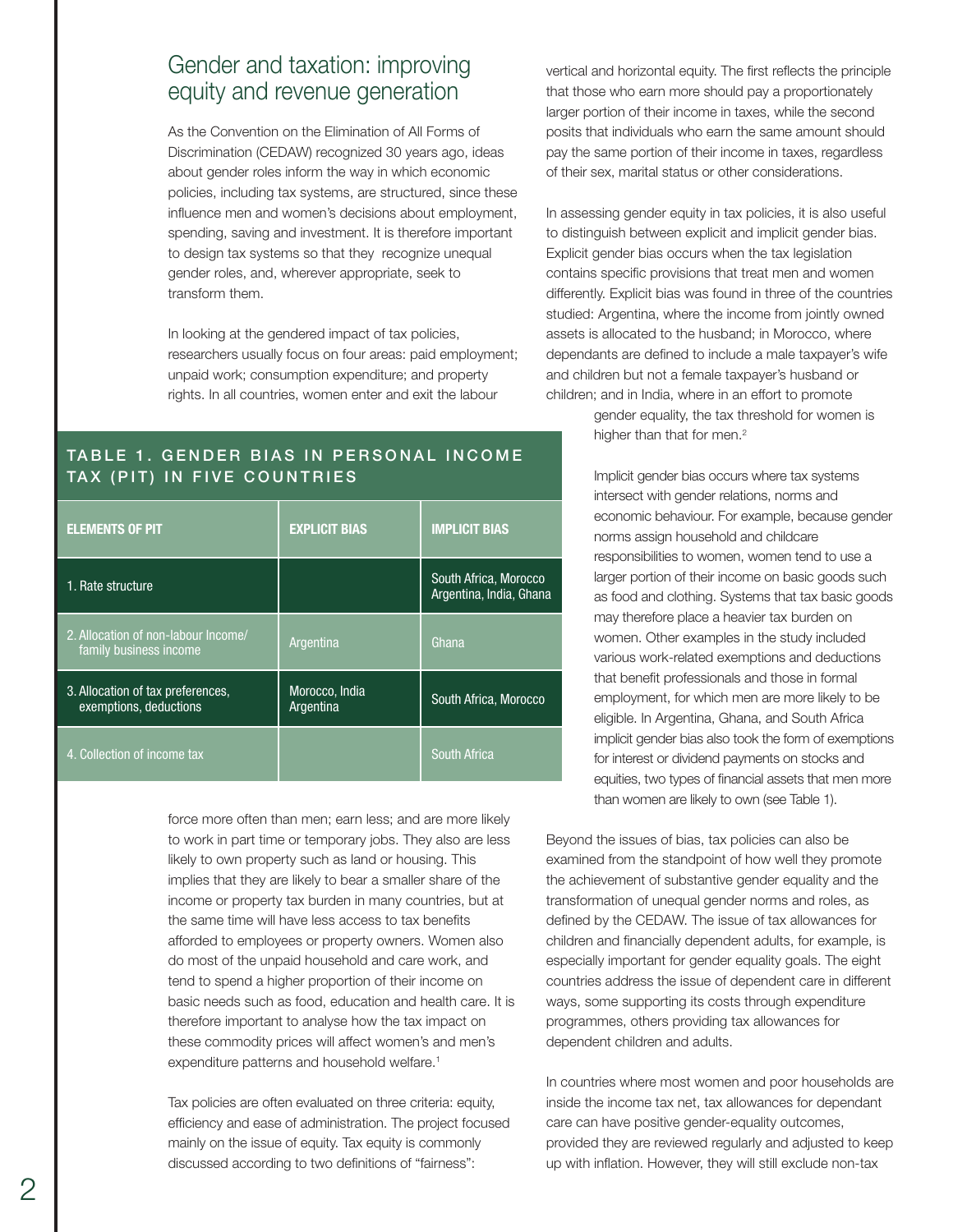payers and are likely to be worth more to high-income than to low-income households. The only exception is a system of refundable tax credits as in the UK which reaches a majority of the population. In essence, however, the UK system is very similar to a programme on the expenditure side of the budget, only the credit is paid via the tax system.

However, in low-income countries most of the poor and the majority of women, who are likely to be unpaid family workers or poorly paid informal workers, fall outside the income tax net. In such cases it may be more appropriate to deal with care provision on the expenditure side of the budget, since tax allowances will not reach most low-income households. However, where subsidies are based on household rather than individual income levels and where they are means-tested, as in

the UK, they can have a negative impact on low-income women, who would otherwise fall below the income threshold, creating a disincentive for them to seek paid work and thereby reinforcing gender inequalities.

In many countries, inflation erodes the value of income so it is important that personal income tax brackets are indexed to inflation. Failure to do this can result in what is known as 'fiscal drag,' which increases taxes as a proportion of earnings. Fiscal drag can also have an implicit gender bias. An analysis in Uganda found that the tax threshold of 130,000 Ugandan shillings in 1997 should have been raised to Shs. 197,271 in 2007 for it to have had the same real value as in 1997. But since the threshold was held constant for over a decade, wage earners whose monthly incomes in 1997 were exempted from income tax were no longer exempt in 2007, though their

income of both partners, because they avoid incentives that promote male "breadwinner" families with financially dependent spouses. However, individual filing systems may be less well targeted on household income and therefore less progressive (or vertically equitable) in terms of the distribution of after-tax income.

#### Vertical and horizontal equity in PIT

The study examined the impact of PIT on different household types according to vertical and horizontal equity (see Table 2). Each country's PIT rates were applied to individual income which was then summed for each household. When households were grouped at half the median income, the median income, and twice the median income, the analysis showed that most countries achieved a modest degree of progressivity in their personal income tax systems. Horizontal equity was

## TABLE 2. PIT INCIDENCE ACROSS HOUSEHOLD TYPES AT DIFFERENT INCOME LEVELS

|                                                    | <b>SINGLE PARENT</b><br><b>WITH CHILDREN</b><br><b>AND NO OTHER</b><br><b>ADULT</b>                           | <b>FEMALE</b><br><b>BREADWINNER:</b><br>A FEMALE EARNER.<br><b>ONE DEPENDENT MAN</b><br><b>AND CHILDREN</b> | <b>MALE BREADWINNER:</b><br>A MALE EARNER, ONE<br><b>DEPENDENT WOMAN</b><br><b>AND CHILDREN</b> | <b>COUPLE WITH</b><br><b>CHILDREN:</b><br><b>DUAL</b><br><b>EARNERS</b> |
|----------------------------------------------------|---------------------------------------------------------------------------------------------------------------|-------------------------------------------------------------------------------------------------------------|-------------------------------------------------------------------------------------------------|-------------------------------------------------------------------------|
| 2 x MEDIAN<br><b>HOUSEHOLD</b><br><b>INCOME</b>    | Argentina <sup>1</sup> , Ghana <sup>2</sup> ,<br>India <sup>3</sup> . Morocco.<br>South Africa.<br>Uganda, UK | South Africa.<br>Uganda, UK                                                                                 | India. South Africa.<br>Uganda, UK                                                              |                                                                         |
| <b>MEDIAN</b><br><b>HOUSEHOLD</b><br><b>INCOME</b> | Ghana <sup>2</sup> , India <sup>3</sup> ,<br>Morocco, Uganda, UK                                              | Uganda, UK                                                                                                  | India, Uganda, UK                                                                               |                                                                         |
| 1/2 MEDIAN<br><b>HOUSEHOLD</b><br><b>INCOME</b>    | Morocco, UK                                                                                                   | <b>UK</b>                                                                                                   | <b>UK</b>                                                                                       |                                                                         |

Note: When a country is listed more than once in a row, this means that the incidence of PIT falls on more than one household category as indicated in the column.

<sup>1</sup> Self-employed single parent households with children bear the largest burden in Argentina.

<sup>2</sup> Single-parent households with children bear the highest incidence in Ghana.

3 Single-parent households bear more tax than female-breadwinner or dual-earner households in India only if the single parent is a man.

earnings had not increased. This group included a higher proportion of women than men, suggesting that a tax system that fails to adjust for fiscal drag can burden women disproportionately.

The unit of taxation in personal income tax systems can be either individual or joint. In individual filing systems, which all of the countries in this study have adopted, all income earners are individually responsible for filing taxes based on their earnings, regardless of marital status or household structure. Individual filing systems tend to be more gender-equitable than systems of joint filing, where tax liability is assessed on the combined

examined for four household types: 1) a single parent with children and no other adult; 2) a female earner, one dependent man and children; 3) a male earner, one dependent woman and children; and 4) a dual-earner couple with children.

Tax systems were generally horizontally inequitable across household types. Male-breadwinner households with a single earner, a financially dependent spouse and two dependent children typically pay a higher share of their income in tax than do dual-earner households with two dependent children in Argentina, Ghana, India, South Africa, Uganda and the UK.<sup>3</sup> But there were interesting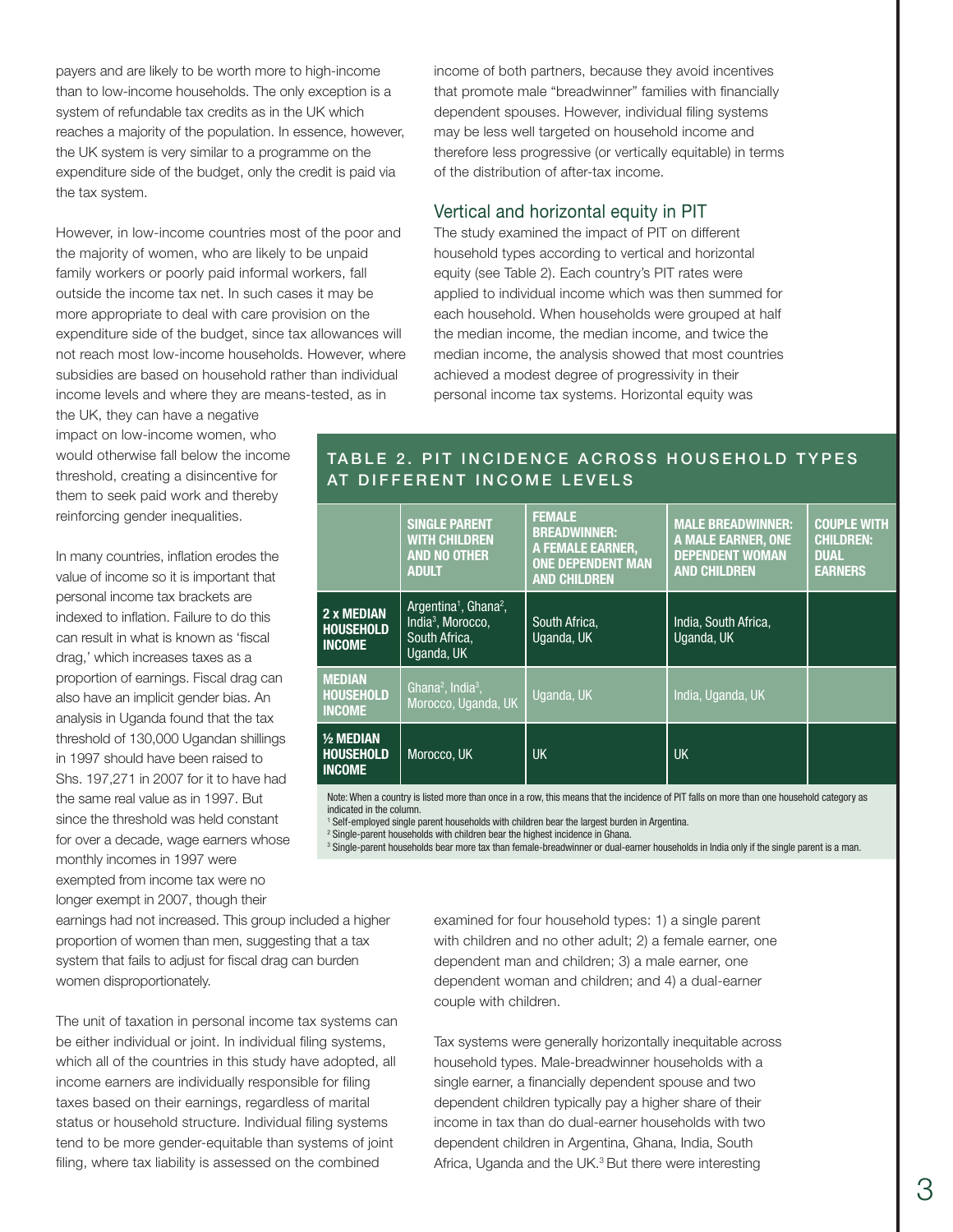variations. In Morocco, dual-earner households where the woman's income is higher than the man's pay more tax than those households where the man earns the higher income, because tax reductions for dependants are available only to men. In Ghana, single-parent households, which are majority female, bear a heavier tax burden than do both dual-earner and male-breadwinner households because they cannot claim tax relief for a financially dependent spouse unlike other household types.

The finding that dual-earner households face the lowest PIT incidence could be viewed as transformative since it does not create a disincentive for women to join the labour market or reinforce existing unequal gender roles. However, the finding that single-parent households with children bear a larger PIT burden than do malebreadwinner households with children and a dependent

consumption items or in total. Since income data was available for only one country in the study, Mexico, the project adopted expenditure as the metric for examining incidence. In developing countries especially, this is quite common, as expenditure data is generally more reliable than income data and it arguably provides a better measure of household well-being. The results, however, can often differ from those done on the basis of income, as noted further below.

Given the lack of studies on the gender impact of indirect taxes, the methodology the project adopted is worth describing. Ideally, to do a gendered incidence analysis, data are needed on individual expenditure. But since such data do not exist in most countries, researchers classified households into two "gender type" categories.<sup>4</sup> First, sex composition was used to classify households as a proxy

### TABLE 3. GREATEST INCIDENCE OF EACH TYPE OF TAX BY EXPENDITURE QUINTILE

| Incidence falls<br>most heavily on: | <b>TOTAL INDIRECT TAXES</b>                            | <b>VAT</b>                        | <b>EXCISES</b>                             | <b>FUEL TAX</b>                                                 |
|-------------------------------------|--------------------------------------------------------|-----------------------------------|--------------------------------------------|-----------------------------------------------------------------|
| <b>QUINTILE 5</b>                   | Ghana <sup>1</sup> , Mexico, Uganda,<br><b>Morocco</b> | Mexico.<br>Morocco,<br>Uganda, UK |                                            | Argentina, Ghana,<br>India. Morocco.<br>South Africa,<br>Uganda |
| <b>QUINTILE 3-4</b>                 | South Africa, UK                                       | <b>South Africa</b>               | Argentina, Morocco,<br><b>South Africa</b> |                                                                 |
| <b>QUINTILES 1-2</b>                | Ghana <sup>1</sup> , India                             | India                             | Ghana, India,<br>Mexico, UK                | Mexico <sup>4</sup> . UK                                        |
| <b>PROPORTIONAL</b>                 | Argentina <sup>2</sup>                                 | Argentina <sup>3</sup> ,<br>Ghana | <b>Uganda</b>                              |                                                                 |

<sup>1</sup> Indirect taxes are U-shaped, falling on the lowest and highest quintiles.

2 Indirect taxes are slightly progressive.

<sup>3</sup> VAT is slightly regressive.

4 Fuel tax was a subsidy and lower quintiles received less subsidy than higher quintiles.

spouse is a matter for concern. Single parents – who in many countries are more likely to be women - have to play the dual roles of breadwinner and caregiver. Because they pay a higher effective tax rate, the tax system may be implicitly subsidizing male-breadwinner households who do not pay the costs of childcare.

#### Incidence of indirect taxes on women and men

Since indirect taxes have become an increasingly important revenue base for developing countries, as noted earlier, the study also examined the incidence of VAT, excises and fuel levies for different households. Tax incidence is the percentage of total income or expenditure that is paid in taxes—either for specific

for gender norms that produce genderspecific expenditure patterns; this classification distinguishes households with a greater number of adult females from those with a greater number of adult males and those with an equal number of male and female adults. Second, as a proxy for household bargaining power, households were categorized based on the employment status of the adults, assuming that employment (and the income it yields) allows women to exert greater control over household spending decisions. This category distinguishes among female-breadwinner households (with no employed males), male-breadwinner households (with no employed females), dual-earner households and households with no employed adults.

Indirect taxes are widely perceived to be less progressive than direct taxes, since low-income households spend a

larger fraction of their income to fulfill basic needs than do high-income households. The country studies showed that, in contrast to perceived wisdom, overall indirect tax incidence falls most heavily on households in the richest quintiles in Uganda, Mexico and Morocco; on households in the middle quintiles in South Africa and the UK; and on both the richest and poorest households in Ghana. In Argentina overall indirect tax incidence is proportional. In only one country, India, do households in the lowest quintile have the higher indirect tax incidence (see Table 3). This somewhat unexpected result is mainly due to the fact that in all of the countries studied some consumption goods, especially those consumed by poor households, are taxed at reduced rates, zero-rated or exempted. For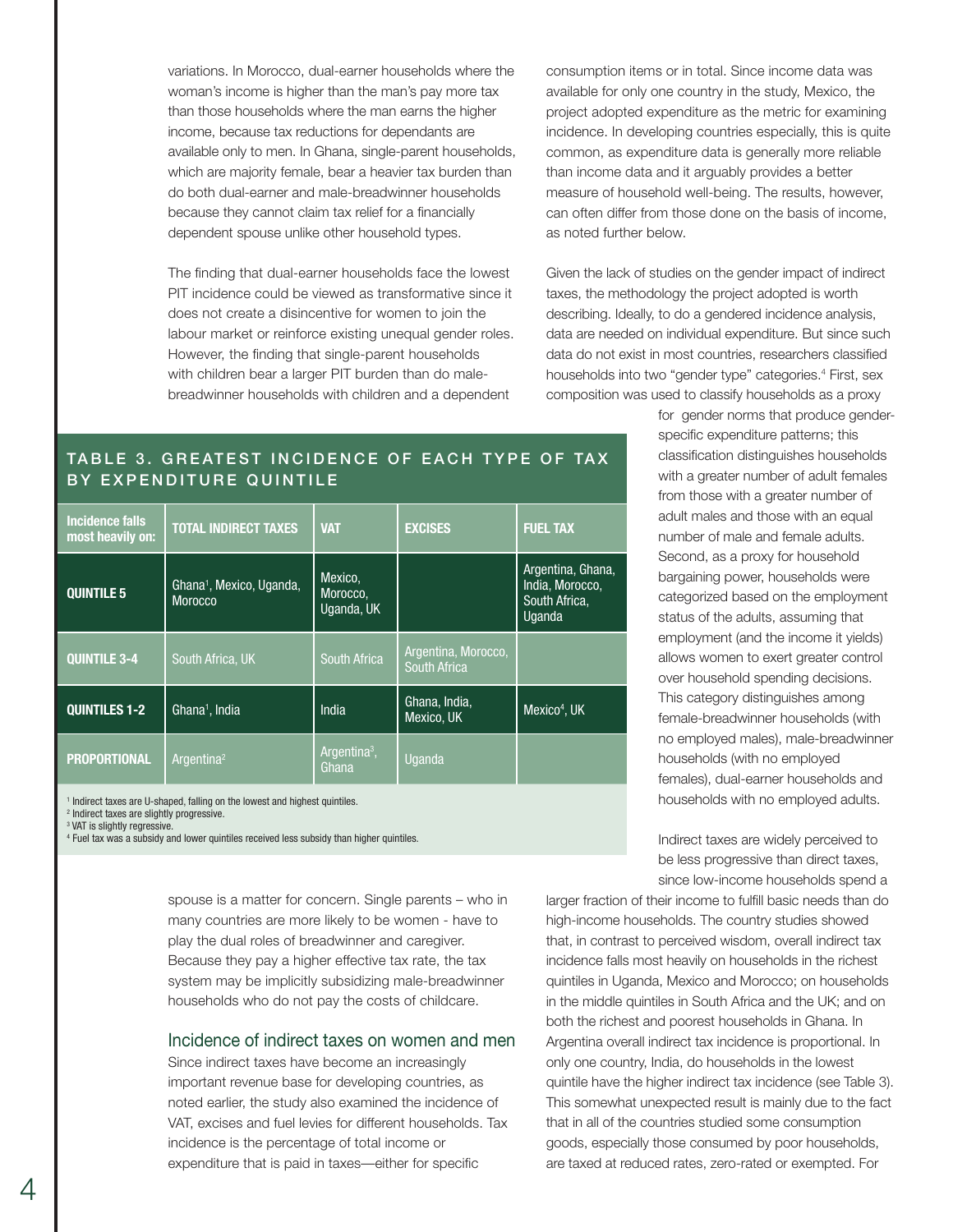example, some basic foods have reduced rates in Argentina, India and Morocco and are zero rated in Uganda, Mexico, the UK, Morocco and South Africa. Education and public sector medical services are exempt in South Africa, the UK, Uganda and Ghana.

More complex patterns emerge when taking gendered household structure into account. The project found that malebreadwinner households bear the heaviest burden of total indirect taxes in four of the eight countries, largely owing to these households' greater consumption of goods that are subject to excise taxes or fuel levies (see Table 4). Households with no employed adults bear the heaviest overall indirect tax incidence and the heaviest incidence of excise taxes only in the UK while femaleheaded households bear the highest incidence of indirect taxes only in India, again largely related to expenditures on the goods and services they consume.

Given that female-type households are generally clustered in lower income brackets, and that many countries use zero-rating and exemptions to VAT in order to protect households in lower income brackets, it follows that maletype households generally bear a higher incidence of indirect taxes. The incidence is also higher on these households because they typically consume more goods subject to excise and fuel taxes than do female-type households.

As noted above, evaluating tax incidence on the basis of income rather than expenditure will likely produce different results, in terms of both gender and income. In the case of Mexico, where income data were available, the incidence analysis using this data found that households in which most income is earned by women have a higher

indirect tax incidence than households in which men earn most income. Incidence is lowest in households where men and women earn similar incomes.

All countries further disaggregated the incidence of indirect taxes for each household employment category by quintile. Total indirect tax incidence falls most heavily

## TABLE 4. INCIDENCE OF INDIRECT TAXES BY HOUSEHOLD TYPE

#### **By headship (comparing male-headed versus female-headed)**

| Incidence falls<br>most heavily on:       | <b>TOTAL INDIRECT TAXES</b>                                       | <b>VAT</b>                                                  | <b>EXCISES</b>                                                             | <b>FUEL TAX</b>                                                            |
|-------------------------------------------|-------------------------------------------------------------------|-------------------------------------------------------------|----------------------------------------------------------------------------|----------------------------------------------------------------------------|
| <b>MALE-HEADED</b><br><b>HOUSEHOLDS</b>   | Argentina, Ghana,<br>Mexico, Morocco, South<br>Africa, Uganda, UK | Argentina,<br>Ghana, Mexico,<br>South Africa,<br>Uganda, UK | Argentina, Ghana<br>India, Mexico,<br>Morocco, South<br>Africa, Uganda, UK | Argentina, Ghana,<br>India, Morocco,<br>UK, South Africa,<br><b>Uganda</b> |
| <b>FEMALE-HEADED</b><br><b>HOUSEHOLDS</b> | India                                                             | India, Morocco                                              | UK <sup>1</sup>                                                            | <b>Mexico</b>                                                              |

**By employment status (comparing male-breadwinner, female-breadwinner, dual-earner, none-employed)**

| <b>MALE-</b><br><b>BREADWINNER</b><br><b>HOUSEHOLDS</b>   | Argentina <sup>2</sup> , Ghana,<br>Mexico, South Africa,<br><b>Uganda</b> | Argentina <sup>2</sup> ,<br>Ghana, Mexico,<br>South Africa.<br><b>Uganda</b> | Argentina, Ghana,<br>Mexico, Morocco <sup>2</sup> ,<br>South Africa, Uganda | Ghana <sup>2</sup> , Uganda,<br>Morocco <sup>2</sup>                          |
|-----------------------------------------------------------|---------------------------------------------------------------------------|------------------------------------------------------------------------------|-----------------------------------------------------------------------------|-------------------------------------------------------------------------------|
| <b>FEMALE-</b><br><b>BREADWINNER</b><br><b>HOUSEHOLDS</b> |                                                                           |                                                                              |                                                                             | <b>Mexico</b>                                                                 |
| <b>DUAL-EARNER</b><br><b>HOUSEHOLDS</b>                   | Argentina <sup>2</sup> , Morocco                                          | Argentina <sup>2</sup> ,<br>Mexico.<br>Morocco, UK                           | $M$ orocco <sup>2</sup>                                                     | Argentina, Ghana <sup>2</sup> .<br>Morocco <sup>2</sup> , South<br>Africa. UK |
| <b>NO-EMPLOYED</b>                                        | <b>UK</b>                                                                 |                                                                              | <b>UK</b>                                                                   |                                                                               |

#### **By household sex composition (comparing male-dominated, female-dominated and equal numbers)**

| <b>MALE-MAJORITY</b><br><b>HOUSEHOLDS</b>              | Argentina, Ghana, India,<br>Mexico, Morocco, South<br>Africa, Uganda, UK | Argentina,<br>Ghana, India,<br>Mexico <sup>3</sup> , South<br>Africa, Uganda | Argentina, Ghana,<br>India, Mexico,<br>Morocco, South<br>Africa, Uganda, UK | Argentina, Ghana <sup>3</sup> ,<br>India, Uganda, UK |
|--------------------------------------------------------|--------------------------------------------------------------------------|------------------------------------------------------------------------------|-----------------------------------------------------------------------------|------------------------------------------------------|
| <b>FEMALE-</b><br><b>MAJORITY</b><br><b>HOUSEHOLDS</b> |                                                                          |                                                                              |                                                                             | <b>Mexico</b>                                        |
| <b>EQUAL-NUMBER</b><br><b>HOUSEHOLDS</b>               |                                                                          | Mexico <sup>3</sup> , UK                                                     |                                                                             | Ghana $3$ ,<br><b>South Africa</b>                   |
| <b>PROPORTIONAL</b>                                    |                                                                          | <b>Morocco</b>                                                               |                                                                             | <b>Morocco</b>                                       |

Notes: In Mexico, fuel tax was a subsidy and therefore the cells indicate which household type received less subsidy. 1 The differences in incidence for female-headed and male-headed households are not statistically significant. 2 The differences in incidence between male-breadwinner and dual earners are not statistically significant.

3 The differences in incidence between male-majority and equal number households are not statistically significant.

on the richest male-breadwinner or dual-earner households in Argentina, Morocco and Uganda, while it falls on middle quintile dual-earner households in South Africa and no-employed households in the UK. The incidence of excises generally falls on male-breadwinner or dual-earner households in the middle quintiles in most countries.5 The incidence of fuel taxes is generally progressive with regard to both income and gender.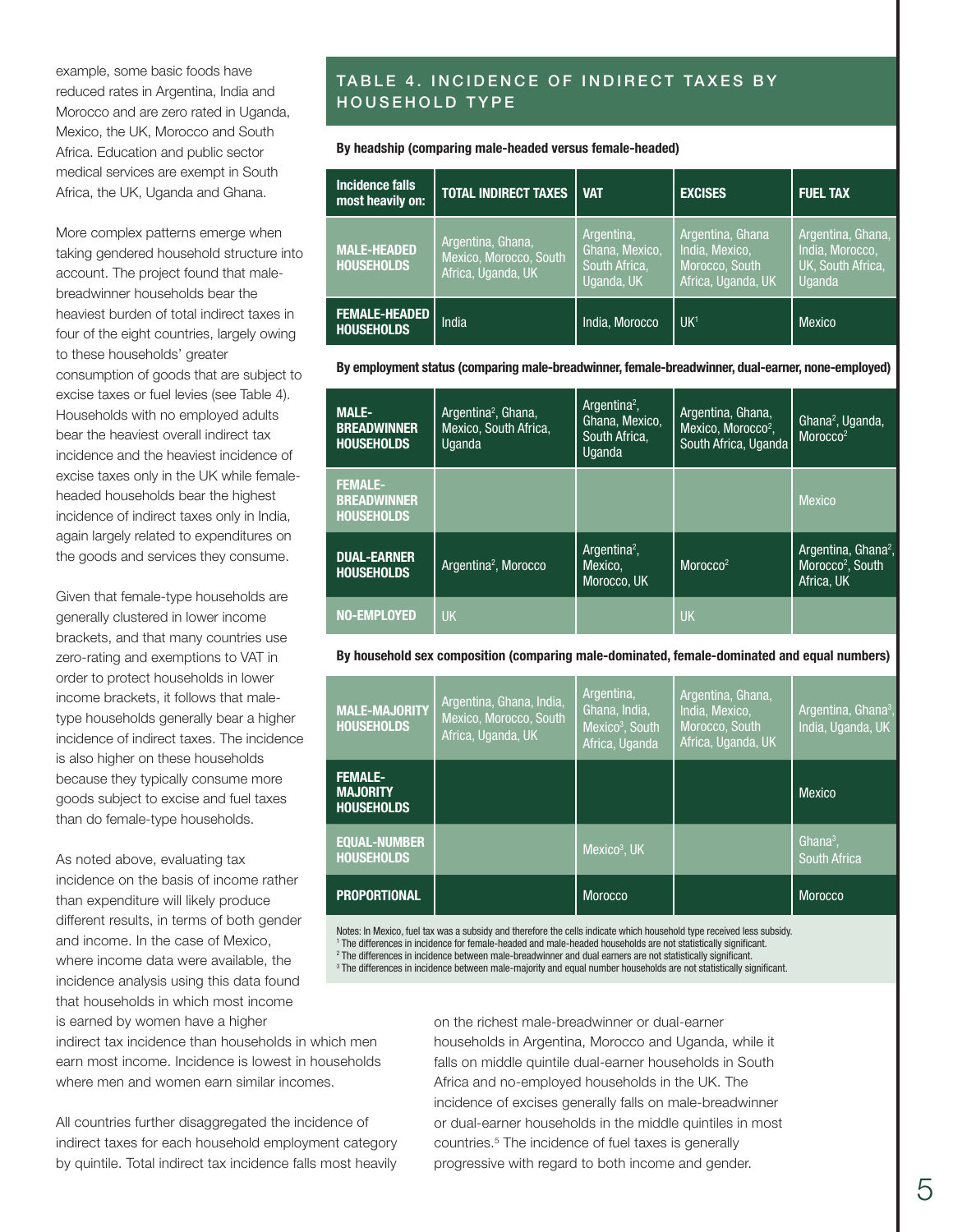Importantly, the presence of children in the household has an impact on the incidence of indirect taxes. Generally, incidence falls more heavily on households without children. An exception is the VAT in Morocco, where households with children bear a higher incidence of VAT. Finer differences emerge when the analysis is disaggregated by quintiles. Poorer households with children bear a greater incidence of VAT relative to equally poorer households without children in Ghana, Mexico and Uganda. In South Africa, femalebreadwinner and no-employed households with children in the middle quintiles bear a higher VAT and fuel levy tax incidence than do female-breadwinner and no-employed households without children in the same quintiles.

Because of gender-specific expenditure patterns, the tax incidence for specific commodities brings out the genderdifferentiated results far more starkly than the results by







type of tax. In all countries studied, indirect taxes paid on particular types of commodities were found to be disproportionately paid by low-income, female-majority households. Figure 1 shows this to be the case in India where there is no use of zero-rating of basic consumption goods. In India, female-type households in the lowest, middle and highest incomes quintiles bear a higher incidence of food taxes than male-type households. The differences are most striking for the lowest income quintile.

By contrast, the incidence of tax on medical expenditure falls on the richest female-majority households in Argentina, Mexico and Morocco, and the richest equalnumber households in India and South Africa.6 The incidence on children's clothing varies by country. The poorest male-breadwinner households in Argentina and the poorest dual-earner households in Mexico and Uganda bear the highest tax incidence on children's clothing, but the poorest female-breadwinner households in Ghana and Uganda bear the highest tax incidence on children's clothing.

For some goods, the analysis by household sex composition (as opposed to employment status) makes the gender differences more apparent.<sup> $7$ </sup> The incidence of tax on utilities (water, gas and electricity) falls on the bottom or middle quintiles for most countries, except in India, Uganda and South Africa where it falls on the richest households, but fails to benefit the poor who cannot afford these anyway. And in all countries, the

> incidence of utilities taxes falls most heavily on female majority households. This suggests that women spend more on utilities, despite their high costs, because of their time-saving impact on household tasks, which women are expected to carry out.

> The patterns of tax incidence on alcohol and tobacco are not surprising given the gendered patterns of expenditure on these items. Malebreadwinner households by and large bear the highest incidence of tax on both alcohol and tobacco expenditures in all countries in the study, although tax incidence of these goods also falls on dual-earner households in India, the UK, Argentina and Morocco, and noemployed households in Argentina, Ghana, Mexico and the UK.

What explains these gender-positive findings across the eight countries? Several of these, including Ghana, Mexico, South Africa, Uganda, and the UK, zero-rate or have reduced rates on basic necessities. The authors simulated an increase in the VAT on

these items to see the effect it would have. In South Africa, introducing a 14 per cent VAT rate on basic food and paraffin had the largest negative impact on the poor and female-type households. In the UK, removing the zero rate on basic food increased incidence disproportionately among poorer households and those with no employed adults. Collectively, these simulations suggest that specific and targeted measures are important for ensuring that the burden of VAT is not borne disproportionately by poor women.

In other countries, the authors undertook a variety of simulations to see if more gender equity could be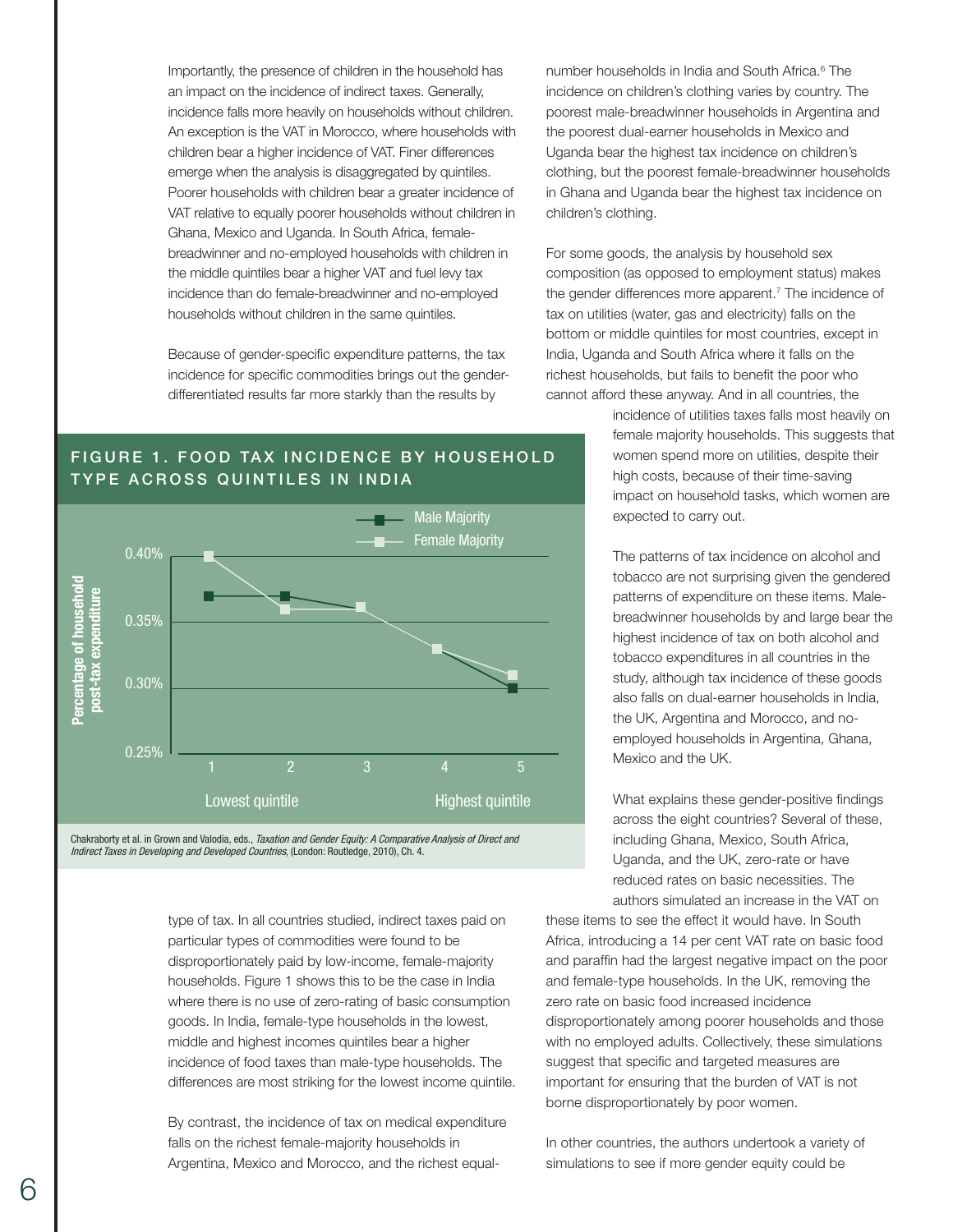introduced into the system. Researchers in Argentina, India and Morocco reduced or zero-rated key basic food basket items. Those in Ghana completely removed the VAT on children's clothes and footwear and halved kerosene tax rates, and those in Uganda removed the VAT on salt and halved the tax on paraffin.

The results show it is possible to reform VAT and excises in ways that promote gender equality and maintain revenue neutrality. In Morocco, reducing VAT on tea, coffee and edible oils lowered the tax incidence for poorer female- and male-breadwinner and no-employed households. In Ghana, reducing the tax incidence on children's goods benefited poorer female-breadwinner and female-dominated households more than their malehousehold counterparts. In Uganda, the zero rating of salt and paraffin benefited poor and male-headed households without significantly reducing on total revenue. In Ghana, halving the tax on kerosene benefited poorer households more than richer households but had no additional impact across different household types.

Because reforms that reduce or zero rate commodities entail revenue losses, researchers tried various scenarios to offset these. Argentina simulated an increase in tax on luxury items (cars, boats, electronics), tobacco and wine; the UK simulated increased taxes on fuel for private transport; Ghana, India and Morocco simulated increased tax rates on tobacco; Morocco simulated increased rates on all recreational goods; and Ghana simulated increased rates on alcohol and communications. In most cases, the reduction of taxes on food, children's clothing and household fuel, when coupled with measures to increase tax on luxury items, tobacco and alcohol, turned out to be revenue neutral. Exceptions were the UK and Morocco simulations, which resulted in a revenue loss in the former and a revenue gain in the latter.

As expected, an increase in tax on tobacco and alcohol also increased incidence for male-type households, except in the UK where a tax hike on tobacco increased the incidence for poorer female-breadwinner and no-employed households, which include many single-mother households.

In practice it is important to be cautious about increasing taxes further on alcohol and tobacco. Such a move could have negative effects beyond increasing the incidence of these taxes on the poor. Increasing taxes on tobacco could induce a shift to cheaper and inferior tobacco products with negative effects on health. There could also be a potential negative gender impact from increasing taxes on both alcohol and tobacco if men reduce their contributions to household allowances as a result of the price increases on these goods.

## Policy implications

The fact that so many people fall below the tax threshold in low-income countries indicates that such countries are likely to continue to rely on indirect taxes as a primary revenue source, making it important to understand that there is much that can be done to make these taxes more equitable, both for poor households and for women. Ultimately, however, the challenge for all countries is to increase employment and livelihoods for the broad base of the population, so that more and more people can be drawn into the personal

"…zero rating of basic necessities in value-added taxes can facilitate greater income and gender equity in indirect tax incidence."

income tax net. It must be added that taxes on personal income are not the sole source of direct taxes. In focusing on domestic resource mobilization, governments should consider a range of other direct taxes too, including taxes on dividends and corporate income, and land and property taxes — all of which have genderspecific impacts. While there are few studies of gender differences in asset ownership, it is generally assumed that in most countries, both property and investment assets tend to be owned more by men than by women. Clearly, some case studies would be useful, especially as more women may have accumulated such assets in the last two decades than is generally recognized

There is much that countries can do to make personal income tax systems more gender equitable. First, they can shift away from joint filing systems, which act as a disincentive for women to work because their income is generally taxed at the highest marginal rate of their spouse, towards individual filing systems which do not have this problem. Second, they can review the tax codes and take steps to eliminate explicit gender biases. Finally, they can examine the structure of deductions, exemptions, and allowances to ensure they do not contain implicit biases.

As noted above, zero rating of basic necessities in value-added taxes can facilitate greater income and gender equity in indirect tax incidence. While exemptions and zero-rating are discouraged in the policy literature because they are deemed to narrow the VAT base and result in revenue losses, the findings of this project suggest that exemptions and zero-rating are important for protecting women in low-income households. The results also show that it is possible,